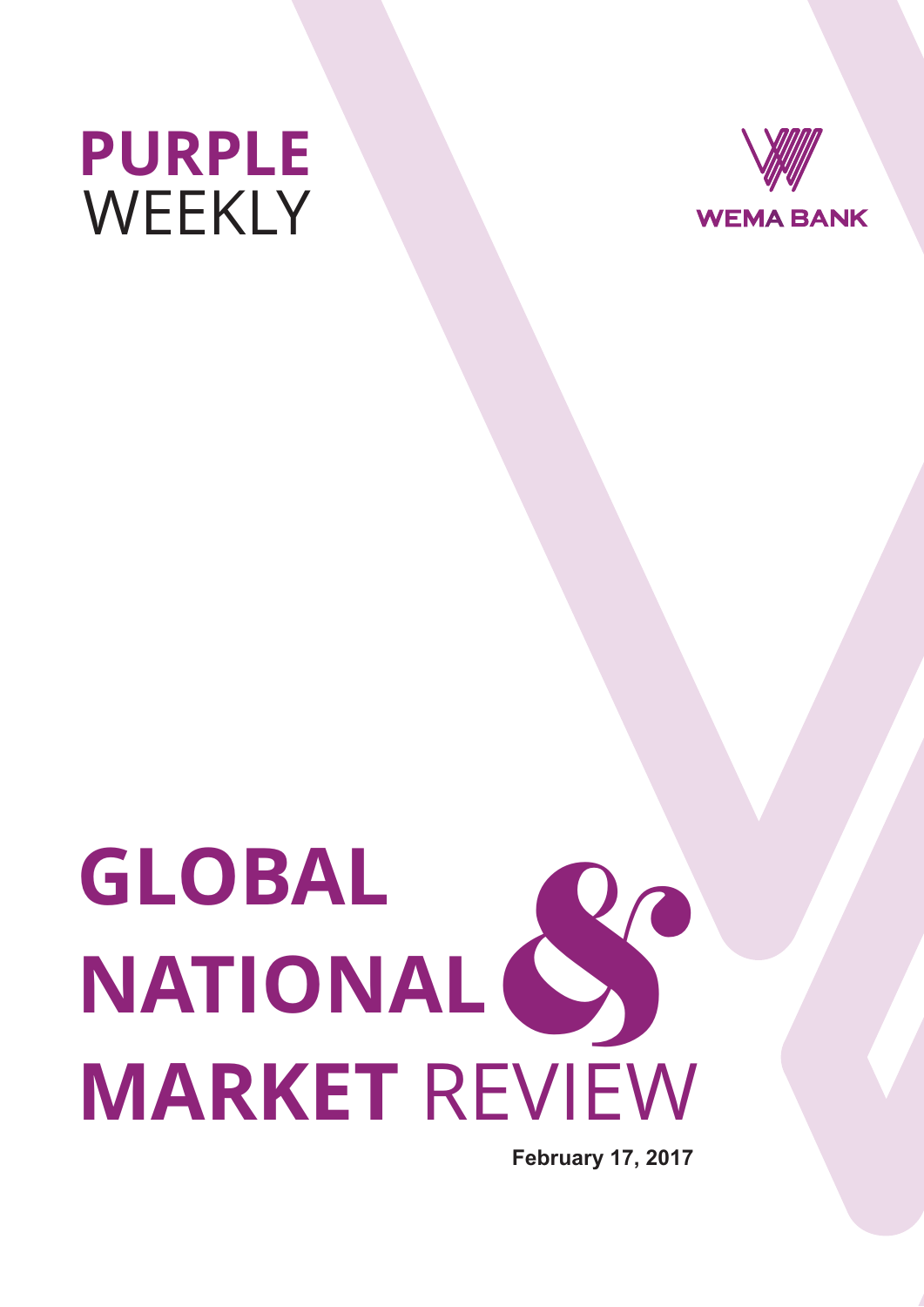## **GLOBAL ECONOMY**

he week under review was<br>characterized by continued volatility in oil prices stemming from an over supplied oil market (shale oil producers & increasing U.S inventories) which has prompted expectations that OPEC might be extending production cuts beyond May, 2017. Brent was trading at \$55.55/bbl. down \$0.10 while WTI was trading at \$53.27, down \$0.09 as at the time of writing this report.

#### Chart 1: Brent crude price (Jan – Feb 17, 2017)



#### Source: Bloomberg

Early economic data from China and expectations on Japan was positive. Export and import data from China showed export rose by 15.9% (y/y) while import also rose by 25.2% (y/y). Japan's export is expected to rise 4.7% (y/y) in January, supported by global economic recovery and a soft Yen. It is expected that trade deficit in Japan will decline to ¥636.8 billion (\$5.62 billion), the first shortfall in 5 months.



Positive economic data from Asia (exports), U.S (retail & inflation) and Europe (unemployment) coupled with anticipation of fiscal stimulus and tax cuts from the U.S, the World Stock Index (MSCI's All Country World Index) recorded an all-time high, increasing by 1.20% from 1,871.71points (Feb. 10, 2017) to 1,836.56 points (Feb. 16, 2017)



Trade remained on the minds of world leaders despite the rising nationalist movement. The free trade deal between Canada and the E.U received the European Parliament's approval, allowing the pact to enter into force provisionally.

# **DOMESTIC ENVIRONMENT**

On the domestic scene, we witnessed the following;

- The \$1 billion Eurobond issued by the FGN was 8x oversubscribed (\$7.8 billion). Coupon rate was reported at 7.87% to be repaid after 15 years (2032).
- Inflation continued its unabated upward movement, as prices across all sectors rose. Inflation rose in Jan'17 to 18.72% (y/y) from 18.55% (Dec'16). Month-on month (m/m) inflation rose at a slower rate (1.01%) compared to 1.07% (Dec'15).
- The Naira continued its free fall at the parallel market declining by 1.96% from NGN506/\$1(Feb. 10, 2017) to NGN516/\$1 (Feb. 17, 2017).
- Oil supplies to India declined 54% to 271,500bpd (y/y; Jan 2017) owing to continued militant attacks, as India were sought supplies from Angola.
- The Government is set to issue a 2-3 year Savings Bond. This encourages a savings culture, deepens the financial market while increasing the financial base of the government.
- The NNPC reported a loss of NGN197 billion in 2016 with the bulk of the losses coming from the refineries. Reported income from the refineries was NGN1.11 billion while expenditure was set at NGN78.95 billion.
- Nigeria's debt profile for 2016 was reported at NGN17.36 trillion, up from NGN10.71 trillion (Dec. 2015)

## **EQUITIES MARKET**

The Nigerian All-Share Index (ASI) recorded a lackluster performance this week, given the continued uncertainty in the economy. Year to date (YTD) ended, the market has declined 6.36% having opened the year at **26,874.62** points and closed a**t 25,164.91** points (February 17, 2016).

In addition, market capitalization has declined by 5.63% YTD from N9.23 trillion to N8.71 trillion.

The decline is reflective of the uncertainty and weak macroeconomic environment which continues to characterize the Nigerian economy.



Source: Bloomberg

The Banking Index during the week increased by 0.44% from 277.38 points (February 10, 2017) to 276.15 points (February 17, 2017). Year–to –Date (YTD), the index has increased 0.67% from 274.32 points (Jan, 2017). During the week, Wema Bank share price remained unchanged at N0.50/share. A total of **0.97 million** shares was traded during the week ended 17th February 2017.

#### **WEMA IN THE NEWS**

Fitch Ratings, a global leader in credit ratings and research has affirmed the Long-term National Rating of Wema Bank at (BBB-). This is reflective of the Bank's stable outlook and viability, in spite of the continued headwinds facing the country.

Wema Bank Plc. is promoting financial inclusion with its Purple Savings Account which targets the youths, especially new students from many of the higher institutions across the country. The Bank was at Lagos State University (LASU) and Federal Polytechnic, Ado Ekiti last week.